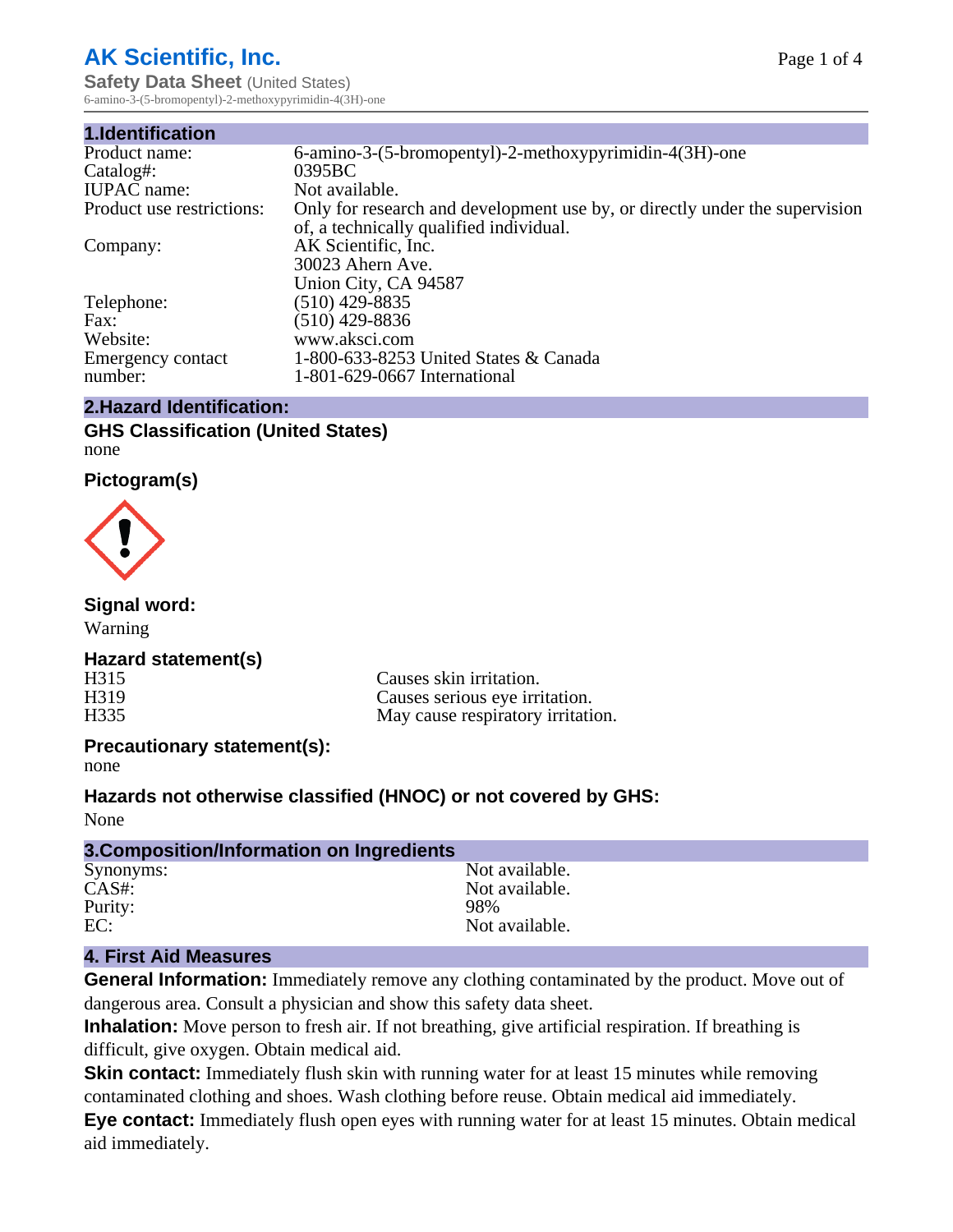**Ingestion:** Do NOT induce vomiting without medical advice. Rinse mouth with water. Never administer anything by mouth to an unconscious person. Obtain medical aid immediately.

**Most important symptoms and effects, both acute and delayed:** No further information available. Please see sections 2 and 11.

**Indication of any immediate medical attention and special treatment needed:** No further information available.

#### **5. Fire Fighting Measures**

**Suitable extinguishing media:** Use water spray, dry chemical, carbon dioxide, or chemical foam. **Specific hazards arising from the chemical:** .

**Advice for firefighters:** As in any fire, wear a NIOSH-approved or equivalent, pressure-demand, self-contained breathing apparatus and full protective gear. During a fire, irritating and highly toxic gases may be generated by thermal decomposition or combustion.

#### **6. Accidental Release Measures**

**Personal precautions, protective equipment and emergency procedures:** Wear protective equipment and keep unprotected personnel away. Ensure adequate ventilation. Remove all sources of ignition. Prevent further leak or spill if safe to do so. For personal protective equipment, please refer to section 8.

**Environmental precautions:** Do not let product enter drains, other waterways, or soil.

**Methods and materials for containment and cleaning up:** Prevent further leak or spill if safe to do so. Vacuum, sweep up, or absorb with inert material and place into a suitable disposal container. Consult local regulations for disposal. See section 13 for further disposal information.

#### **7. Handling and Storage**

**Precautions for safe handling:** Avoid contact with skin, eyes, and personal clothing. Wash hands thoroughly after handling. Avoid breathing fumes. Use only with adequate ventilation. Wear suitable protective clothing, gloves, and eye/face protection. Keep away from sources of ignition. Minimize dust generation and accumulation. Keep container tightly closed. Open and handle container with care. Do not eat, drink, or smoke while handling.

**Conditions for safe storage, including any incompatibilities:** Store in a tightly-closed container when not in use. Store in a cool, dry, well-ventilated area away from incompatible substances. Keep away from sources of ignition.

#### **8. Exposure Controls/Personal Protection**

#### **Exposure limits:**

| OSHA PEL:  | Not available. |
|------------|----------------|
| NIOSH REL: | Not available. |
| ACGIH TLV: | Not available. |

**Appropriate engineering controls:** Avoid contact with skin, eyes, and clothing. Wash hands before breaks and immediately after handling the product. Facilities storing or utilizing this material should be equipped with an eyewash fountain. Use adequate general and local exhaust ventilation to keep airborne concentrations low.

#### **Personal protection**

Eyes: Not Available. Hands: Not Available. Skin and body: Not Available. Respiratory: Not Available.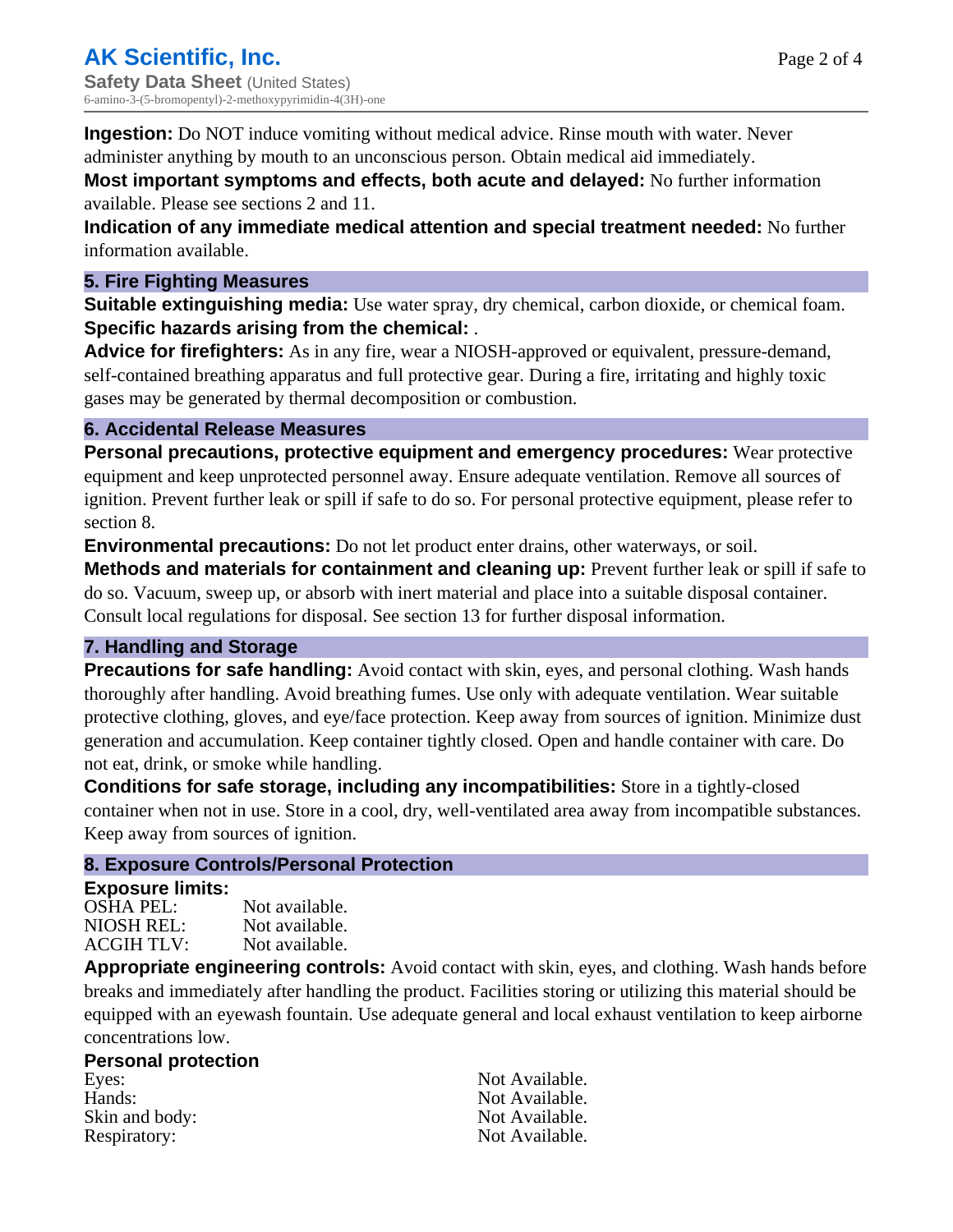# **AK Scientific, Inc.**

**Safety Data Sheet** (United States) 6-amino-3-(5-bromopentyl)-2-methoxypyrimidin-4(3H)-one

#### **9. Physical and Chemical Properties**

| Not available.        |
|-----------------------|
| Not Available.        |
| Not Available.        |
| Not available.        |
| Not available.        |
| Not available.        |
| Not available.        |
| Not available.        |
| Not available.        |
| Please see section 2. |
| Not available.        |
| Not available.        |
| Not available.        |
| Not available.        |
| Not available.        |
| Not available.        |
| Not available.        |
| Not available.        |
| Not available.        |
| Not available.        |
|                       |

#### **10. Stability and Reactivity**

Reactivity: Not available.<br>Chemical stability: Stable under re Possibility of hazardous reactions: Not available. Conditions to avoid: Dust generation.<br>
Incompatible materials: Strong oxidizing Hazardous decomposition products: .

#### **11. Toxicological Information**

RTECS# Not available.<br>Acute toxicity: Not available.<br>Not available. Acute toxicity:<br>Routes of exposure: Symptoms related to the physical,chemical and toxicological characteristics:

Stable under recommended temperatures and pressures. Strong oxidizing agents.

Inhalation, eye contact, skin contact, ingestion. Skin contact may result in inflammation characterized by itching, scaling, reddening, blistering, pain or dryness. Eye contact may result in redness, pain or severe eye damage. Inhalation may cause irritation of the lungs and respiratory system. Overexposure may result in serious illness or death.

# **Carcinogenicity**

Not classified. NTP: Not listed. OSHA: Not Available.. Acute toxic effects: Inflammation of the eye is characterized by redness, watering, and itching. Skin inflammation is characterized by itching, scaling, reddening, or, occasionally, blistering.

### **12. Ecological Information**

Ecotoxicity: Not available. Persistence and degradability:<br>
Bioaccumulative potential:<br>
Not available.<br>
Not available. Bioaccumulative potential: Mobility in soil: Not available. Other adverse effects: Not available.